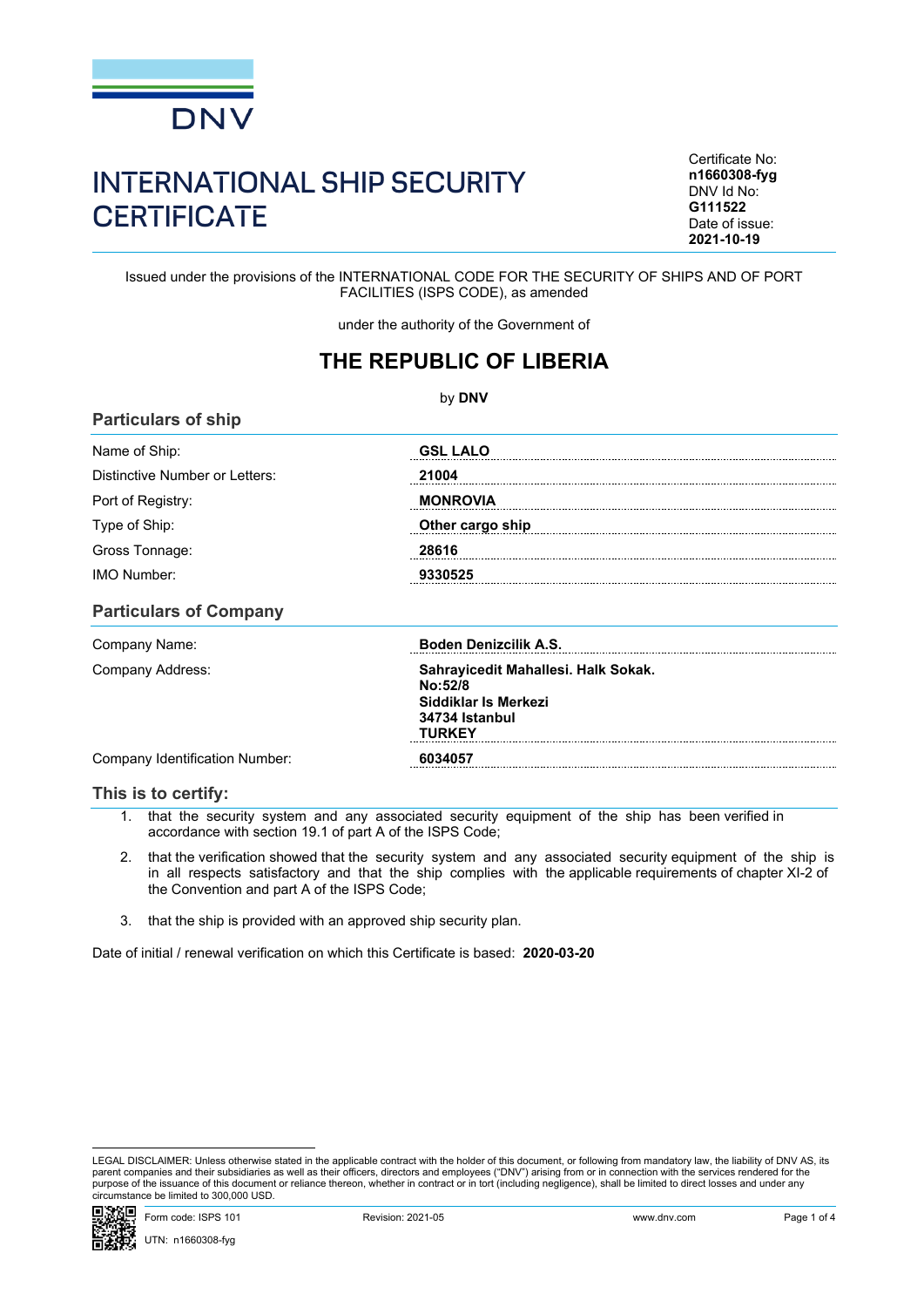

This Certificate is valid until **2025-03-20**, subject to verifications in accordance with section 19.1.1 of part A of the ISPS Code.

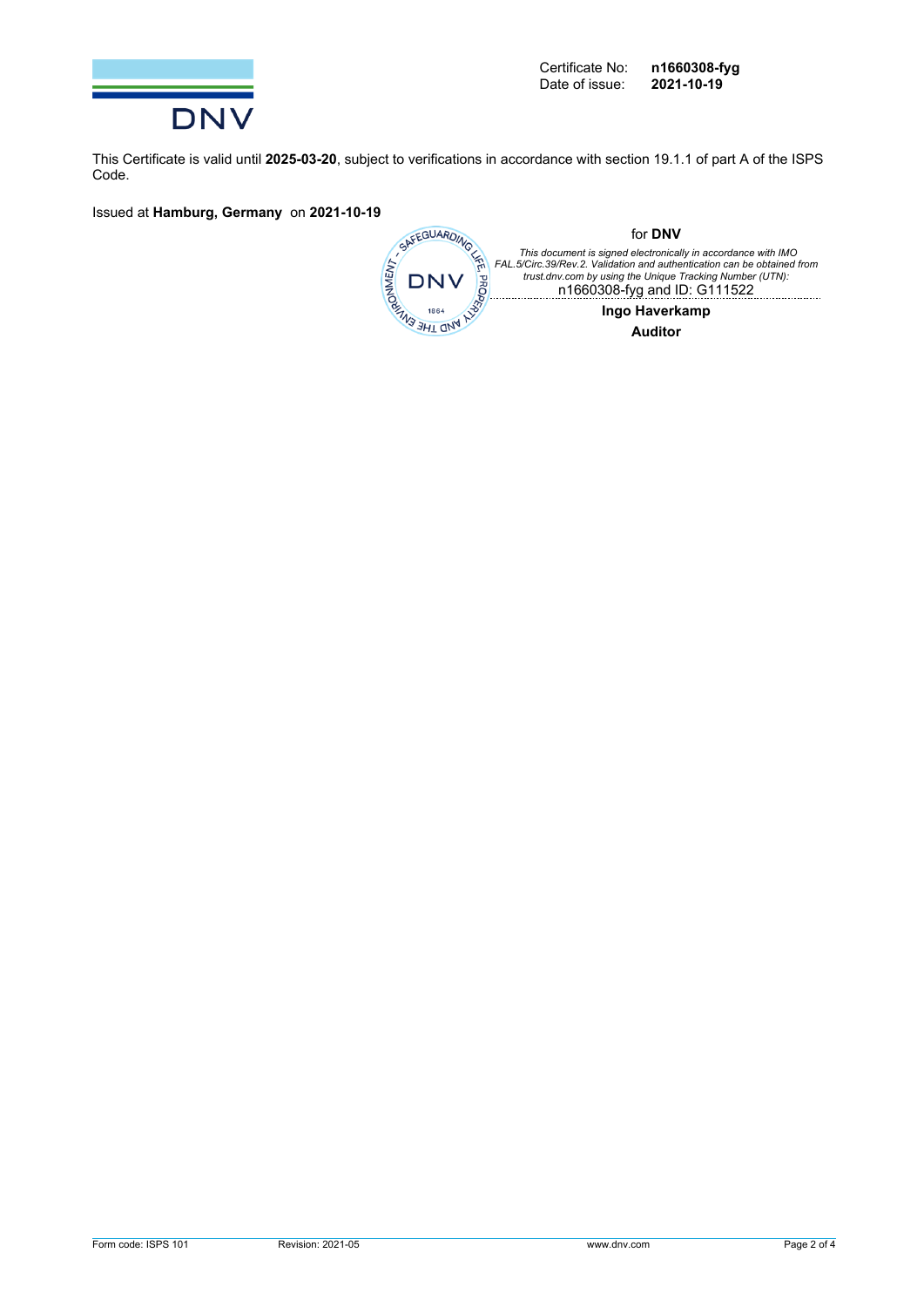

| <b>Endorsement for intermediate verification</b> |  |                                                                                                                                                                                                                        |  |  |
|--------------------------------------------------|--|------------------------------------------------------------------------------------------------------------------------------------------------------------------------------------------------------------------------|--|--|
| THIS IS TO CERTIFY:                              |  | that at an intermediate verification required by section 19.1.1 of part A of the ISPS Code the ship was found to comply<br>with the relevant provisions of chapter XI-2 of the Convention and part A of the ISPS Code. |  |  |
| Intermediate Verification:                       |  |                                                                                                                                                                                                                        |  |  |
|                                                  |  |                                                                                                                                                                                                                        |  |  |
|                                                  |  |                                                                                                                                                                                                                        |  |  |
| Stamp                                            |  |                                                                                                                                                                                                                        |  |  |
|                                                  |  |                                                                                                                                                                                                                        |  |  |
| <b>Endorsement for additional verifications</b>  |  | AV                                                                                                                                                                                                                     |  |  |
| Additional verification:                         |  |                                                                                                                                                                                                                        |  |  |
|                                                  |  | Date:                                                                                                                                                                                                                  |  |  |
|                                                  |  |                                                                                                                                                                                                                        |  |  |
| Stamp                                            |  |                                                                                                                                                                                                                        |  |  |
| Additional verification:                         |  |                                                                                                                                                                                                                        |  |  |
|                                                  |  |                                                                                                                                                                                                                        |  |  |
|                                                  |  |                                                                                                                                                                                                                        |  |  |
|                                                  |  |                                                                                                                                                                                                                        |  |  |
| Stamp<br>Additional verification:                |  |                                                                                                                                                                                                                        |  |  |
|                                                  |  |                                                                                                                                                                                                                        |  |  |
|                                                  |  |                                                                                                                                                                                                                        |  |  |
|                                                  |  |                                                                                                                                                                                                                        |  |  |
| Stamp<br>Additional verification:                |  |                                                                                                                                                                                                                        |  |  |
|                                                  |  |                                                                                                                                                                                                                        |  |  |
|                                                  |  |                                                                                                                                                                                                                        |  |  |
|                                                  |  |                                                                                                                                                                                                                        |  |  |
| Stamp                                            |  |                                                                                                                                                                                                                        |  |  |
|                                                  |  | Additional verification in accordance with section A/19.3.7.2 of the ISPS code<br>AVA                                                                                                                                  |  |  |
| THIS IS TO CERTIFY:                              |  |                                                                                                                                                                                                                        |  |  |
|                                                  |  | that at an additional verification required by section 19.3.7.2 of part A of the ISPS Code the ship was found to comply<br>with the relevant provisions of chapter XI-2 of the Convention and part A of the ISPS Code. |  |  |
|                                                  |  |                                                                                                                                                                                                                        |  |  |
|                                                  |  |                                                                                                                                                                                                                        |  |  |
|                                                  |  |                                                                                                                                                                                                                        |  |  |
| Stamp                                            |  |                                                                                                                                                                                                                        |  |  |
|                                                  |  |                                                                                                                                                                                                                        |  |  |